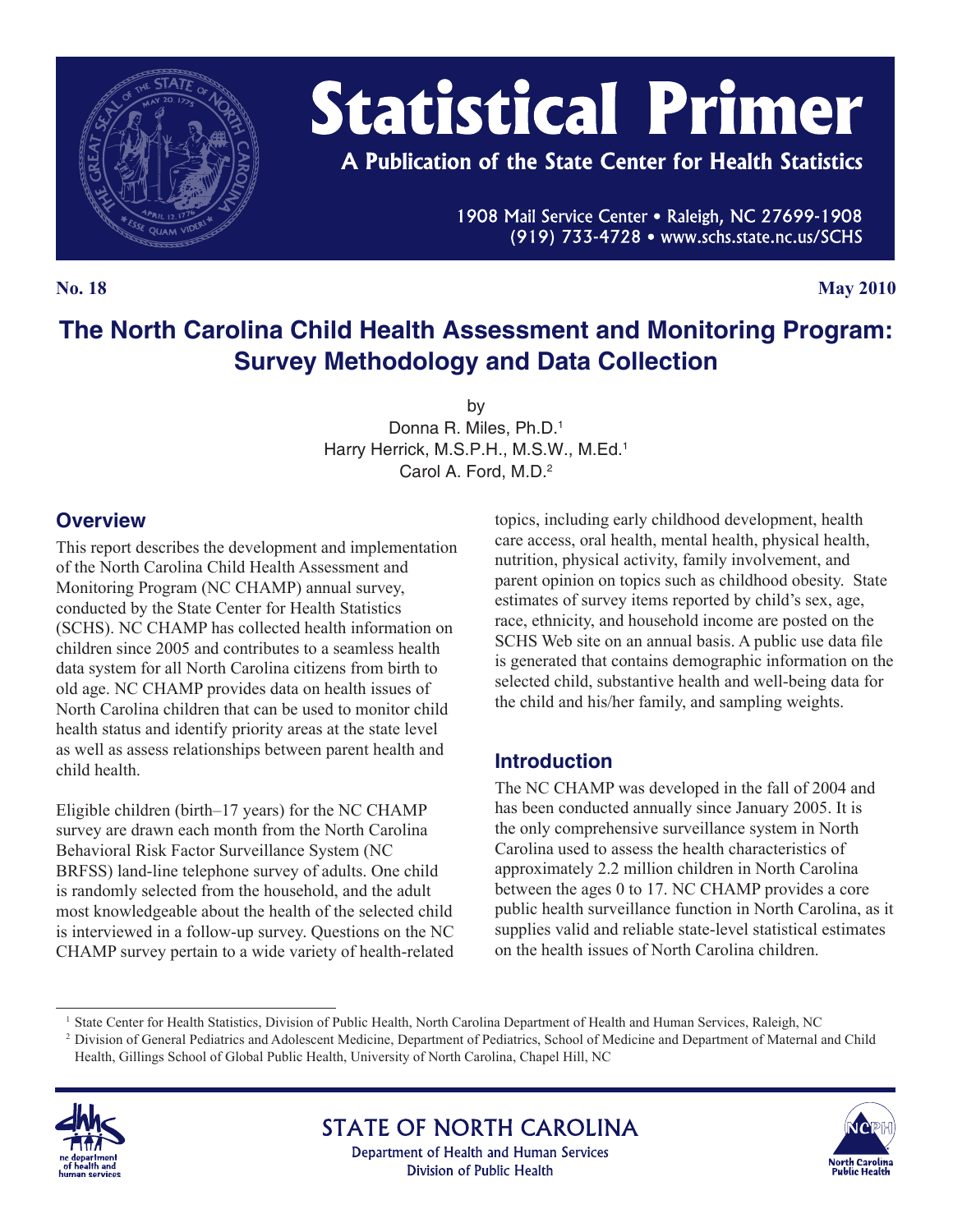The mission of the NC CHAMP is to meet the health surveillance needs of North Carolina for children and adolescents from birth through age 17. To carry out this mission, NC CHAMP has established the following goals: (1) to monitor the status of child health (ages 0–17) and identify child health problems in North Carolina; (2) to measure parents' perspectives on child health issues; (3) to provide accurate and valid data to inform evidence-based decisions, strategies, and policies to improve child health; and (4) to assess relationships between parent health and child health, and inform family-centered approaches to improve child health. Eligible children for the NC CHAMP survey are drawn each month from the NC BRFSS telephone survey of adults, ages 18 and older.

## **Methods**

#### *Behavioral Risk Factor Surveillance System (BRFSS)*

The BRFSS is a state-based system of health surveys that collects data about health risks and practices associated with the leading causes of morbidity, mortality, and disability. Established in 1984 by the Centers for Disease Control and Prevention (CDC), the BRFSS is the largest telephone health survey in the world and currently collects data in all 50 states, the District of Columbia, Puerto Rico, the U.S. Virgin Islands, and Guam. North Carolina has been participating in the BRFSS since 1990.

The North Carolina BRFSS program operates through the SCHS as part of the Survey Operations Program (SOP), within the Chronic Disease and Injury (CDI) section of the North Carolina Division of Public Health (NC DPH). The BRFSS is a cross-sectional annual telephone survey that assesses health characteristics of non-institutionalized adults age 18 and older and utilizes a random-digit-dial (RDD) computer-assistedtelephone-interviewing (CATI) system. For detailed information about the BRFSS, refer to the Behavioral Risk Factor Surveillance System Operational and User's Guide (available at [www.cdc.gov/brfss\)](www.cdc.gov/brfss).

The BRFSS questionnaire is designed by a working group of state coordinators and CDC's Behavioral Surveillance Branch (BSB) staff and consists of three parts: (1) the core component (fixed core, rotating core, and emerging core); (2) optional modules; and (3) state-added questions. Two of the North Carolina stateadded modules include: (1) Random Child Selection; and (2) CHAMP Follow-up (see appendices B and C). A BRFSS core demographic question asks how many children 17 and younger live in the household. If the respondent indicates that one or more children under the age of 17 live in the household, then the respondent is asked the Random Child Selection module. During the Random Child Selection, if more than one child is living in the household then one child is randomly selected through a pre-programmed process in the CATI data entry system used by each interviewer. Respondents are then asked to report the birth month and year as well as the sex of the selected child. The CHAMP Follow-up module directly follows the Random Child Selection module.

During the CHAMP Follow-up module, respondents are asked if they are willing to participate in a call-back survey that asks additional questions about the health of the selected child. The respondents are reassured that all information will be kept confidential. If they agree to participate in the call-back survey, they are asked if they are the person in the household who knows the most about the health and health practices of the selected child. If not, then they are asked to identify the one person in the household that is most knowledgeable about the health of the child. The relationship of the NC BRFSS respondent to the child, as well as the relationship of the adult that is most knowledgeable about the health of the child (if different from the NC BRFSS respondent), is recorded. The first name of the child (or initials or nickname) is recorded only for the purpose of identifying the randomly selected child during the follow-up interview. Respondents are then asked when is the best time to call back and complete the follow-up survey: daytimes, evenings, or weekends. At the close of the CHAMP Follow-up module, respondents are told that in the follow-up survey, they will be asked about the child's height and weight, and they are given specific instructions on how to accurately measure the child's height and weight.

#### *Child Health Assessment and Monitoring Program (CHAMP)*

All adult BRFSS respondents with a child under the age of 18 living in their household are invited to participate in the NC CHAMP survey. The NC

*Statistical Primer No. 18* **♦** *May 2010 Division of Public Health N.C. Department of Health and Human Services* 2 *State Center for Health Statistics*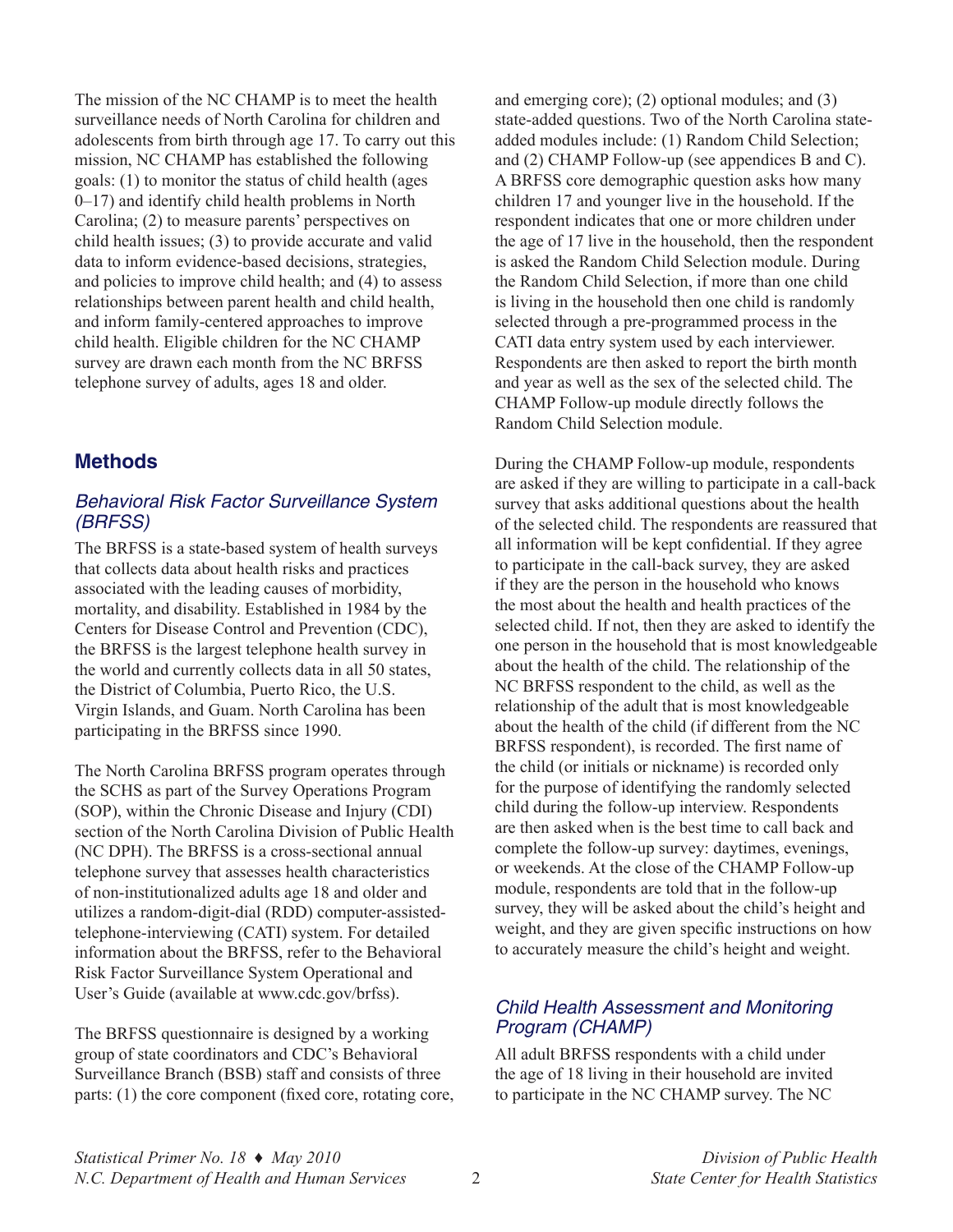CHAMP call is made approximately two weeks after the NC BRFSS interview. The NC CHAMP interviewer speaks to the adult who was identified in the NC BRFSS household as the most knowledgeable about the randomly selected child's health. All adult respondents are reminded that the survey is voluntary, that they may refuse to participate, and that they may choose not to answer any question.

#### *Sampling design*

The NC BRFSS and NC CHAMP surveys utilize disproportionate stratified random sampling (DSS). Telephone numbers are provided by the CDC/BSB and are generated from a computer in groups of 100 consecutive phone numbers that contain at least one published household telephone number. The telephone number groups are then assigned to two strata: (1) high-density or listed numbers, and (2) low-density or unlisted numbers. The listed numbers are sampled at a higher rate than unlisted numbers in an effort to achieve a higher hit rate (compared to simple random sampling) and still achieve a statistically representative sample. The ratio at which telephone numbers are sampled from each block is adjusted for through weighting when analyzing the data.

#### *Questionnaire*

Questions on the NC CHAMP survey pertain to a wide variety of health-related topics, including breastfeeding, early childhood development, health care access and utilization, oral health, mental health, physical health, nutrition, physical activity, family involvement, and parent opinion on topics such as tobacco and childhood obesity. The majority of questions on the NC CHAMP survey originate from pre-existing telephone surveys from the National Center for Health Statistics. The U.S. Census model was employed for the collection of demographic information of families and children.

Survey items are revised each year to meet the child health surveillance needs of North Carolina. NC CHAMP staff work directly with NC BRFSS staff to coordinate measurements of health behaviors between parent/adult respondents from the NC BRFSS and child interviews obtained from NC CHAMP. Questions to be included in the NC CHAMP survey each year are solicited from the

North Carolina public health community. The NC CHAMP Advisory Committee facilitates the process of survey development. Requests for inclusion of data items are reviewed and acted on by the NC CHAMP coordinator, in consultation with the NC CHAMP Advisory Committee, the NC BRFSS coordinator and SCHS. Decisions regarding which questions or modules will be included in the survey are made in the fall of the year preceding the survey. Surveillance is done on a calendar year basis. Requests for inclusion of data items are required to be submitted to NC CHAMP during the spring and summer of the year preceding the survey. Requests are reviewed based on: (1) Reason for the request, with a statement of relationship of data items to agency objectives or other appropriate strategic plan; (2) How the data will be used and analyzed by the program or agency, outlining specific analytic plans (e.g., data will be used to calculate prevalence rates; plans for complex statistical analyses); (3) The number of questions to be asked; (4) Prior use of the questions (e.g., items have been included on previous CHAMP surveys; items have been used in other states or other surveys; questions have been field tested); (5) How the topic/ question(s) addresses emerging or important public health issues in children or adolescent health; and (6) How data derived from the topic/question(s) will benefit North Carolina public health.

#### *Interviewer training and evaluation*

Interviewer training is an essential element to overall quality of data collected through the SCHS Survey Center. The SCHS Survey Center utilizes the Web-based BRFSS Interviewer Training Module (available at<www.cdc.gov/brfss/training>) as well as other information and guidelines set by the CDC and subject matter experts from across the state. Interviewer training is designed to provide interviewers with background information about the surveys conducted at the SCHS, the purpose for the surveys, procedures for conducting computer-assisted telephone interviewing, as well as Survey Center policies. During training, emphasis is placed on standardization of the telephone interviewing process, underlining the importance of (1) reading questions verbatim; (2) abstention from engaging in unscripted casual conversations; (3) obtaining a response from the selection choices; and (4) refraining from clarifying concepts unless scripted.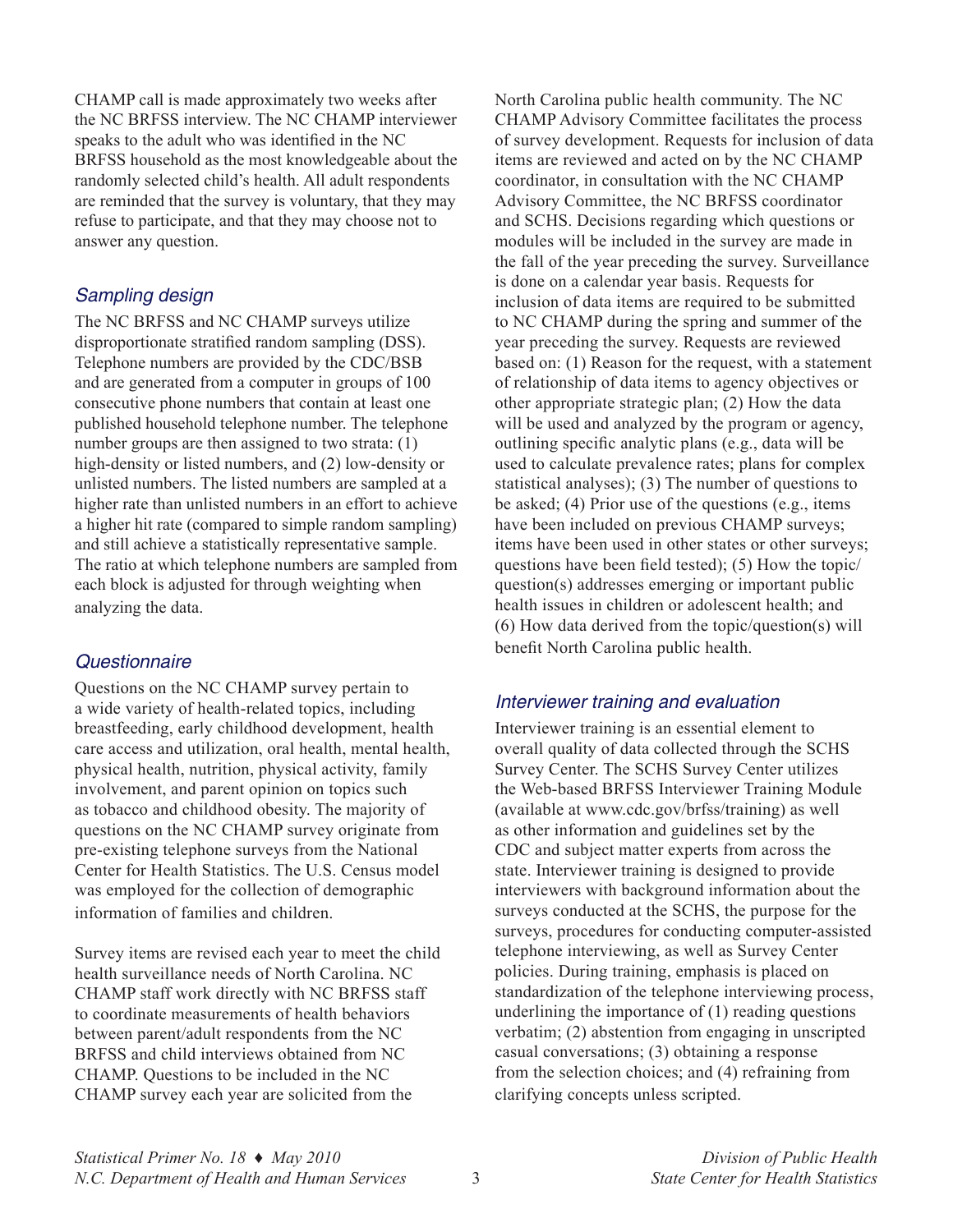Interviewer training is directed by the SCHS Survey Center Coordinator. Training session topics include: (1) background information about the surveys conducted at the SCHS Survey Center; (2) informed consent and confidentiality; (3) detailed review and discussion of the CHAMP questionnaire. Interviewers are given an opportunity to listen to a live interview as it is conducted in the survey center via the monitoring system after which critiques on the interviewer's performance are discussed. Refusal avoidance training provides tips for decreasing the likelihood of participant refusal, emphasizing interviewer voice quality, tone and pitch, as well as the importance of gaining cooperation and building rapport with respondents. An interviewer guide is located at each workstation as a reference tool and a guide of best practices.

During training, interviewer trainees engage in mock interviews and role play activities for several days in order to practice coding responses into the Wincati survey software system (Sawtooth Software Inc, 2006) and documenting results in notes. Trainees shadow an experienced interviewer and conduct their first interview with assistance from an assigned mentor. Trainees are evaluated for overall performance and their own individual readiness. Before assignment to a study, trainees must be able to: (1) communicate in their own words the basic information covered in the informed consent; (2) clearly state their name, the purpose for the call, the various agencies that they represent, how long the interview takes, and why the survey is important; (3) convey how telephone numbers are obtained and how respondents are selected; and (4) give a brief statement as to how the data will be used and provide the telephone number and Web address where additional information may be attained regarding the survey. In most cases trainees conduct their first solo interview after five days of training. Over the first two months new interviewers are closely monitored each shift and are given immediate feedback. Adjustments to the training schedule are made as necessary based on an assessment of where each interviewer is in the training process. Periodic refresher training occurs annually for each new questionnaire, monthly for questions that have changed or been added, and as indicated by the interviewer monitoring or by interviewer statistics.

Interviewer performance is evaluated by using multiple reports with SeeQC software (Comeau Associates,

Computer and CATI Consulting, at [http://claude.com\)](http://claude.com) for objective statistical evaluation and interviewer monitoring, including: completes per contact, refusals per contact, and dialings per non-talk hour. Systematic monitoring of interviewers is ongoing such that each interviewer is monitored at least two to three times a week. All interviewer stations are loaded with monitoring software. Monitors are able to unobtrusively monitor both the audio and visual portions of interviews, and ensure that all questions are asked as written and in the correct order, accurate coding of responses, utilization of professional attitude and a positive voice, and reaction of respondents. Observations are documented and feedback discussed with the interviewers after the interview is completed to address issues related to verbatim reading, coding accuracy, probing, refusal avoidance and conversions, diction, pace, and courtesy.

#### *Data collection*

The NC BRFSS and NC CHAMP are conducted in both English and Spanish by trained interviewers at the SCHS Survey Center. Data collection is ongoing throughout the year, with interviews conducted seven days per week at varying times of the day (9 a.m. to 9 p.m.). The NC BRFSS study uses a list-assisted, two density stratum, with minority over-sample and address matching. The construction of the sample, information contained in the phone records, and process for finalizing disposition coding for all phone records contacted comply with CDC specifications. All monthly studies are set up and conducted in WinCati (Sawtooth Software Inc, 2006). Skip patterns based on child's age or responses to a previous survey item are incorporated into the computer-assistedtelephone-interviewing (CATI) programming (e.g., CATI only presents questions on school performance if the respondent indicated that the child is enrolled in school). Range checks were developed for questions on height and weight such that when an interviewer enters a value that falls below the fifth percentile or above the 95th percentile range based on child age and sex CATI will prompt the interviewer to verify the value entered.

#### brfss eligibility

The BRFSS assesses non-institutionalized adults age 18 and older. At the beginning of the BRFSS survey, several questions establish eligibility of the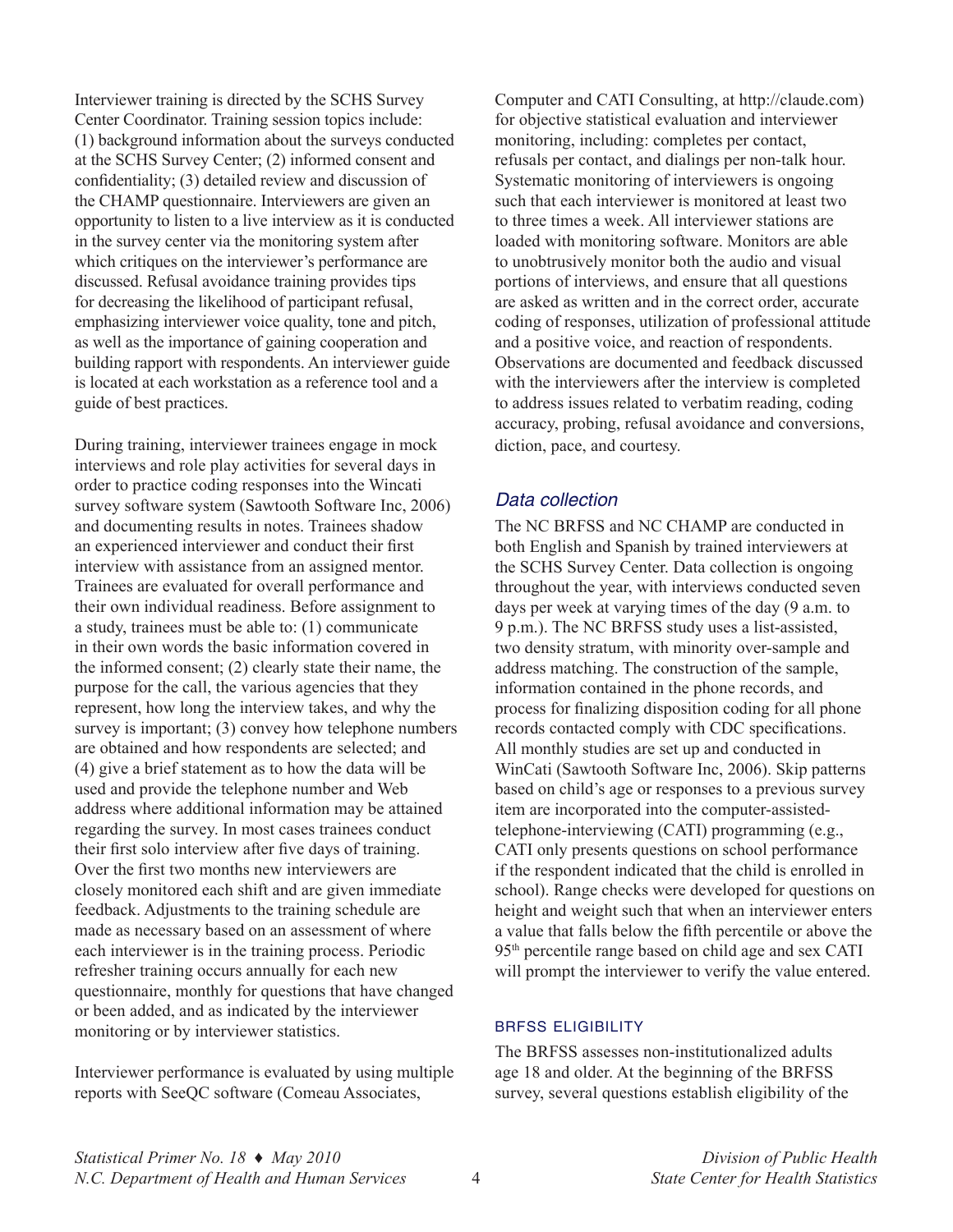person who answers the call (see Appendix A). It is first established whether the number is to a private residence. An eligible household is a housing unit that has a separate entrance, where occupants eat separately from other persons on the property, and that is occupied by its members as their principal or secondary place of residence. Non-eligible households include: (1) vacation homes not occupied by household members for more than 30 days per year; (2) group homes (e.g., sororities and fraternities, halfway houses, shelters); and (3) institutions (e.g., nursing homes, college dormitories).

The CATI system randomly selects one adult in the household to be interviewed. Eligible respondents include members currently living in the household that are 18 years of age and older (including all related adults 18 years old or older, unrelated adults, roomers, and domestic workers who consider the household their home, even though they may not be home at the time of the call). Household members do not include adult family members who are currently living elsewhere. If more than one eligible adult currently lives in the household then one respondent is randomly selected through a pre-programmed process in the CATI data entry system used by each interviewer. The interviewer must make every attempt to interview the respondent selected and not simply interview the person who answers the phone.

All BRFSS respondents with children under the age of 18 living in their households are invited to participate in the NC CHAMP survey. Appendix D presents sample sizes and response rates for 2005–2009, including the number of adults completing the NC BRFSS, proportion reporting a child under the age of 18 living in the household, and proportion who agreed to participate in a follow-up survey on child health.

#### **CONFIDENTIALITY**

SCHS staff, including supervisors, coordinators, and interviewers, receive training on the importance of confidentiality. Interviewers are trained to respect confidentiality, assure respondents that their confidentiality is protected, and refrain from discussing details of specific interviews outside the work environment. In order to ensure confidentiality, NC CHAMP data do not contain any direct personal identifiers and respondent data are combined (i.e.,

aggregate statistical reporting). NC CHAMP data users sign a confidentiality agreement before receiving a public use dataset that is stripped of personal identifiers and only contains a unique identification number for each participant.

#### *Weighting*

The sample design used to collect the data introduces a complexity to data analysis. Failing to account for this complexity will result in biased parameter estimates and incorrect variance estimates. Analyses must correct for design effects and unequal probability of selection to ensure that results are representative with unbiased estimates. Several computer programs are available that provide the capability of variance estimation for complex sample designs (e.g., SUDAAN, STATA, SAS). In NC CHAMP, each sampled child is assigned a sampling weight, stratum identifier and primary sampling unit (PSU) code. It is necessary to include these variables when conducting data analyses and tests of statistical hypotheses.

NC CHAMP data are weighted to reflect the demographic characteristics of the North Carolina population (available at: [www.census.gov/popest/](www.census.gov/popest/estimates.html) [estimates.html\)](www.census.gov/popest/estimates.html). The use of weighted data adjusts the results of the sample to better represent the entire population of North Carolina. Adjustments are made to account for the unequal probabilities of selection due to the disproportionate sampling method and due to people living in households with different numbers of residential telephone numbers and different numbers of children in the home, as well as unequal nonresponse rates among different demographic groups. For example, if parents of children under five constitute 10 percent of the sample respondents, but this group represents 8 percent of the total population of the state, then a factor of 0.80 would be entered into the last weighting process for these respondents to account for this discrepancy.

The following weighting formula is used to calculate the final sampling weight assigned to each child (WTFACTOR):

WTFACTOR = STRWT \* 1 OVER NPH \* CHILDREN \* POSTCH

Variables in the weighting formula include: STRWT = accounts for differences in the basic probability

*Statistical Primer No. 18* **♦** *May 2010 Division of Public Health N.C. Department of Health and Human Services* 5 *State Center for Health Statistics*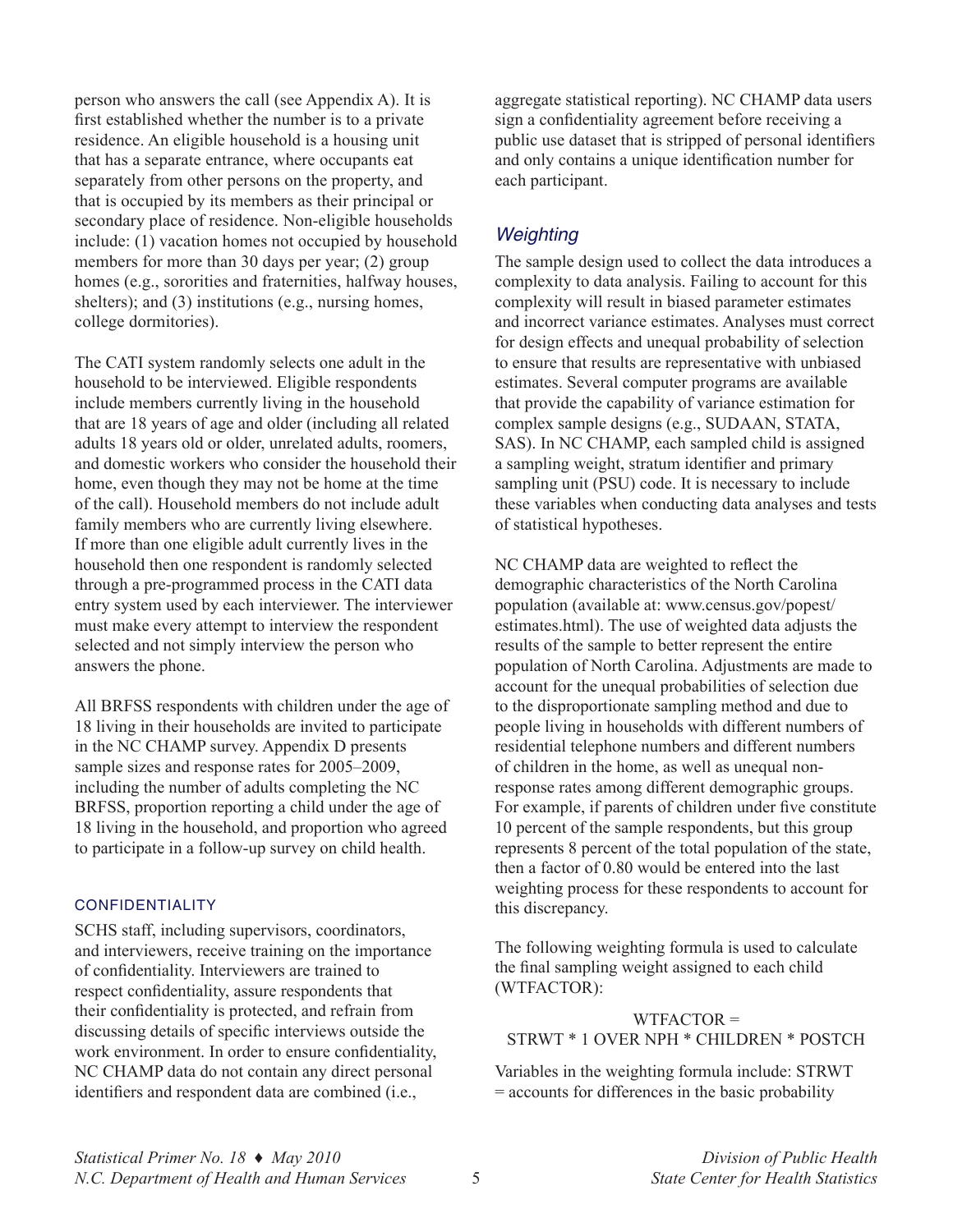of selection among strata (subsets of area code/ prefix combinations). It is the inverse of the sampling fraction of each stratum. There is almost never a complete correspondence between strata, which are defined by subsets of area code/prefix combinations, and regions, which are defined by the boundaries of government entities;  $1/NPH$  = the inverse of the number of residential telephone numbers in the respondent's household; CHILDREN = the number of children (less than 18 years of age) in the respondent's household; POSTCH = the number of children in an age-by-gender or age-by-race-by-gender category in the population of the state divided by the sum of the products of the preceding weights for the children in that same age-bygender or age-by-race-by-gender category; adjusts for non-coverage and non-response.

#### *Measures of height and weight*

Measures of height and weight in the NC CHAMP survey are based on the proxy reports and are not independently measured. Previous studies of height and weight estimates based on parent reporting compared to independent measurement have found that, for children under 10 years of age, height was generally underreported and weight was generally over-reported.<sup>1</sup> NC CHAMP has found a similar trend for proxy report of child height. A greater percentage of missing values and biologically improbable values (e.g., height reported too high for child's age) were found among younger age groups than among children ages 10 and older. Because height, and therefore BMI, is not consistently available for age, the NC CHAMP reports BMI only for children ages 10 and older. For parents' report of child weight, the proportion of missing values and biologically improbable values were not found to be associated with child age.

Percentiles are the most commonly used clinical indicator to assess the size and growth patterns of individual children in the United States. Percentiles rank the position of an individual by indicating what percent of the reference population the individual would equal or exceed. For example, a 5-year-old girl whose weight is at the 25th percentile weighs the same or more than 25 percent of the reference population of 5-year-old girls, and weighs less than 75 percent of the 5-yearold girls in the reference population. Weight-for-Age percentiles are used to measure a child's weight based strictly on age. It does not take into account the height

of a child. This is not a method to determine obesity (or overweight) in children, but simply an indicator of growth as compared to children of the same age. The SAS code for calculating Weight-for-Age was obtained from the National Center for Health Statistics Web site entitled, "2000 CDC Growth Charts: United States" (available at [www.cdc.gov/growthcharts\)](www.cdc.gov/growthcharts). The calculations use the 2000 CDC growth charts, by age and sex, as the standard for assessing weight status. Calculation of Weight-for-Age is based on the age of the child in months. For those children where age was only available in years, children were assumed to be at the midpoint of the age-year for purposes of calculating Weight-for-Age. Outlier observations or observations that are considered to be "biologically implausible values" (i.e., values identified as too low or too high for child age) are calculated based on World Health Organization fixed exclusion ranges.

Body Mass Index (BMI)-for-Age percentiles have emerged as the favored method to measure weight status in children. BMI is calculated in the same manner for children as it is for adults: weight (in kilograms) divided by height (in meters) squared. However, because children's body fatness changes over the years as they grow, and girls and boys differ in their body fatness as they mature, BMI for children is age- and sex-specific. The SAS code for calculating BMI-for-Age was obtained from the National Center for Health Statistics' Web site entitled, "2000 CDC Growth Charts: United States" (available at [www.](www.cdc.gov/growthcharts) [cdc.gov/growthcharts](www.cdc.gov/growthcharts)). The calculations use the 2000 CDC growth charts, by age and sex, as the standard for assessing BMI status. Calculation of BMI-for-Age is based on the age of the child in months. For those children where age was only available in years, children were assumed to be at the midpoint of the age-year for purposes of calculating BMI-for-Age. Outlier observations or observations that are considered to be "biologically implausible values" (i.e., values identified as too low or too high for child age) are calculated based on World Health Organization fixed exclusion ranges. Categories for weight status are based on BMI-for-Age percentiles and defined as: less than 5 percent classified as underweight; between 5 and 84 percent classified as recommended range; between 85 and 94 percent classified as overweight; and greater than 95 percent classified as obese ([www.cdc.gov/healthyweight/](www.cdc.gov/healthyweight/assessing/bmi/index.html) [assessing/bmi/index.html](www.cdc.gov/healthyweight/assessing/bmi/index.html)).

*Statistical Primer No. 18* **♦** *May 2010 Division of Public Health N.C. Department of Health and Human Services* 6 *State Center for Health Statistics*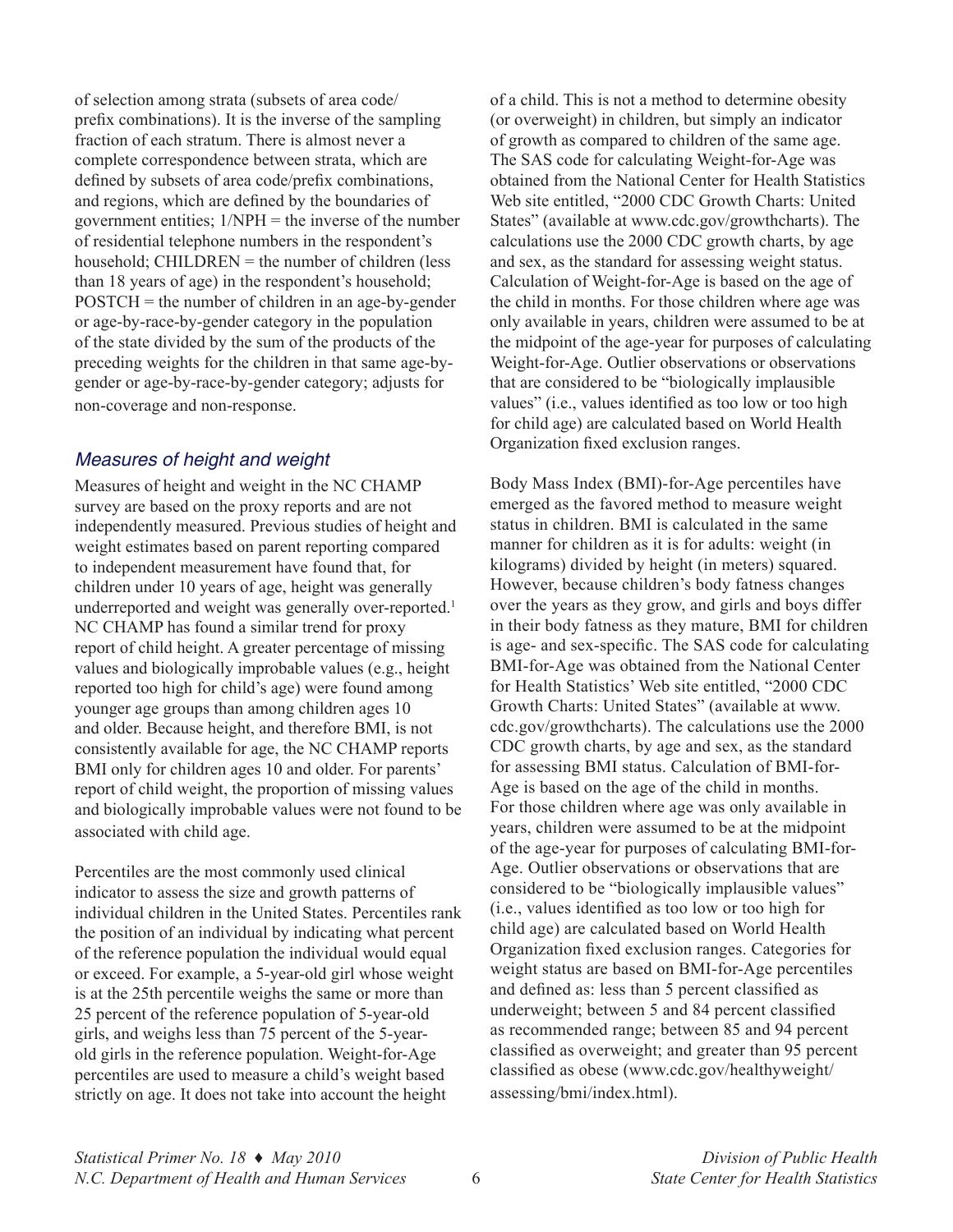#### height and weight callbacks

Beginning in 2007, in an effort to increase accuracy in proxy report of height and weight, questions were included in the NC CHAMP survey to assess how the respondent arrived at the answer for the child's height and weight. Response options to these questions included: (1) Child told respondent his/her weight; (2) Respondent estimated or guessed child's weight; (3) Respondent used a bathroom scale/tape measure or yard stick within the past six months; (4) Child was weighed/measured at the doctor's office within the past six months; (5) Child was weighed/measured at school within the past six months; or  $(6)$  Some other way. Respondents who did not report the child's height and weight had been measured using a measuring tape or scale were asked if they would participate in a callback survey. Respondents were asked to measure the child using a measuring tape and/or scale in order to report a more accurate measurement of the child's height and weight and could either call the survey center with the updated measurements or have the survey center call the respondent back within the following week. In 2008, 29.9 percent ( $N = 762$ ) were flagged for callback to update either their child's weight and/or height; 78.3 percent ( $N = 597$ ) participated in the height/weight callback and provided updated measures of height  $(N = 315)$ , weight  $(N = 64)$  or both height and weight  $(N = 218)$ .

## **Results**

Detailed data tables for NC CHAMP survey items are posted on the SCHS Web site on an annual basis ([www.](www.schs.state.nc.us/SCHS/champ/results.html) [schs.state.nc.us/SCHS/champ/results.html](www.schs.state.nc.us/SCHS/champ/results.html)). State level estimates are available for survey items tabulated by characteristics of the child, including sex, race, Hispanic origin, age group, school enrollment type (public/ private), grade level, health insurance status, and Special Health Care Needs status, as well as parental education level. County-level estimates are not reported due to small sample sizes. Given the complex sample design of the NC CHAMP Survey (i.e., it is not a simple random sample), SUDAAN software (Research Triangle Institute, 2005) is used to calculate the point estimates and confidence intervals. This software takes into account the complex sampling design when computing the variance, or sampling error, associated with the estimates. The 95 percent confidence interval indicates the range in which the true population value would

occur 95 out of 100 times, if 100 different random samples were taken of the population. Respondents who refused to answer or did not know the answer to a survey question were excluded from calculations in the data tables. The denominator for each calculation is the number of participants who responded to the item.

Consideration should be given to both the sample size and the width of the confidence intervals. One should use caution in interpreting cell sizes less than 50. The cell size refers to either the number of respondents found in the denominator (i.e., the table column labeled 'Total Respond') or the numerator (defined by the number of respondents associated with the response categories, e.g., 'Yes-No'). It is the practice of the CDC to suppress BRFSS results if the unweighted sample size for the denominator is less than 50 or if the half-width of the confidence interval is greater than 10 percent. Although NC CHAMP does not suppress results based on these criteria, the reader should take note when this occurs and should view the corresponding results as unreliable.

#### *Strengths and limitations*

One potential limitation of the NC CHAMP survey is due to the fact that the data are reported by proxy (approximately 94% of surveys are completed by a parent; 6% by another adult, such as a grandparent). Therefore, NC CHAMP data are based on subjective parental perception of the child's health characteristics. Research suggests that parental respondents may not accurately report health risk behaviors involving their children, especially those that are illegal or socially undesirable. Inconsistency in how well parents judge child health, possibly depending on cultural and socioeconomic variables, is a limiting factor in this study. In addition, in certain cases, parents may not be aware of the health risk behaviors of their children—especially teenagers.

Another limitation is one common to all telephone surveys—the pool of respondents is limited to only those who have a telephone, leading to a lack of coverage of people who live in households without a telephone. As a result, even though the telephone numbers are randomly selected and the data are weighted to represent the statewide population of children, there are some limits to how well the data can be generalized to all North Carolina children. Previous

*Statistical Primer No. 18* **♦** *May 2010 Division of Public Health N.C. Department of Health and Human Services* 7 *State Center for Health Statistics*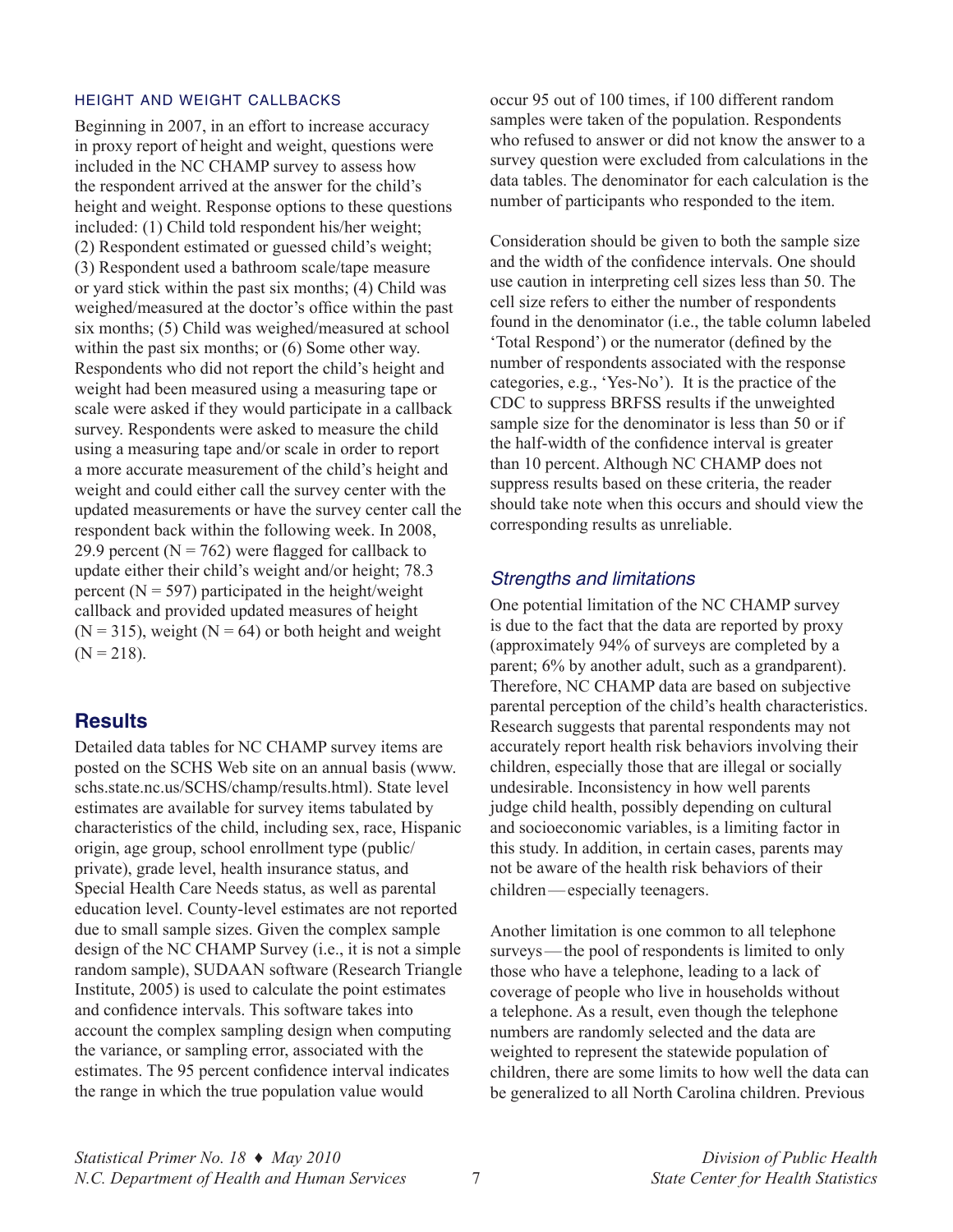studies have found differences in populations with and without a telephone in demographic, economic, and health characteristics. African Americans, individuals with low incomes, living in rural areas, with less than 12 years education are less likely to live in a household with a telephone;<sup>2,3,4</sup> however, differences in health indicators tend to be small.<sup>5</sup> Nonetheless, results may understate the true level of risk in some of the subpopulations of children in North Carolina. Poststratification adjustments for age, race, and sex, and other weighting adjustments help minimize the impact of these differences.<sup>6</sup> In addition, previous studies have found BRFSS prevalence estimates are similar to results based on face-to-face interviews.7,8 Significant advantages of the telephone survey methodology include better quality control over data collection made possible by a CATI system, cost efficiency, and speed of data collection. The content of the survey questions, questionnaire design, data collection procedures, interviewing techniques, and editing procedures have been carefully developed to improve data quality and reduce the potential for bias.<sup>9,10</sup>

#### cell phone only households

Since NC CHAMP and NC BRFSS have traditionally only surveyed households with landline phones, the widespread use of cellular phones has impacted both telephone surveys. Previous studies have found differences in cell phone only compared to landline telephone populations in demographic, economic, and health characteristics. Cell phone only samples are more likely to be male, African American, Hispanic, under the age of 34, employed, of lower income, and unmarried compared to landline only samples. $11,12$ Significant differences in health care access and behaviors have also been found such that cell phone only adults are more likely to be binge drinkers, currently smoke, engage in regular physical activities, have an unmet need for medical care due to cost, and have used preventive health care services.<sup>13,14</sup> However, demographic weighting adjustments greatly reduce these biases such that when data from landline telephone surveys were weighted to match population demographic characteristics, bias is similar to the margin of sampling error on the landline sample (less than 2 percentage points) for the majority of health indicators.<sup>14</sup> Although greater bias  $(1-5\%)$  has been found for some estimates of health care and

behavioral health indicators (e.g., binge drinking, smoking, financial barriers to medical care) to specific populations (i.e., young or low-income adults), bias can be attenuated to some extent through weighting adjustments.15 BRFSS post-stratification adjustments include age, race, sex, and ethnicity. The CDC is currently developing weights for the BRFSS data using raking methodology that will also allow for marital status and education to be included in the poststratification weighting process. With the addition of education and marital status, these raked weights will yield a weighted sample that is more representative of the state's less-educated or lower-income population. Thus, the use of raked weights may further account for socio-demographic differences between cell phone only and landline populations and aid in producing less-biased estimates.

As more North Carolinians abandon landline phones and become "cell phone only," the SCHS recognizes the importance of incorporating these households into the survey framing scheme. In 2009, the NC BRFSS added a cell phone component to its landline survey. However, fiscal constraints make expanding the surveys to include cell-phone only households difficult. Including a cell phone component substantially increases program expenditures given that cell phone interviews cost roughly two and a half times the cost for completing a landline interview. This is due to the fact that it takes significantly more time (e.g., log on hours) and effort (e.g., more dialings) per interview to complete a cell phone interview compared to a landline interview.16 Therefore, additional funding dedicated to collecting a cell phone sample will be necessary for the NC CHAMP and BRFSS to survey households that are serviced only by cell phones.

#### **Summary**

NC CHAMP is a comprehensive surveillance system in North Carolina used to assess the health characteristics of children and adolescents between ages 0 to 17. The NC CHAMP telephone survey is implemented on an annual basis through the State Center for Health Statistics' Survey Center. More information, including questionnaires, data tables, and publications, is available on the SCHS Web site at [www.schs.state.nc.us/SCHS/](www.schs.state.nc.us/SCHS/champ) [champ](www.schs.state.nc.us/SCHS/champ).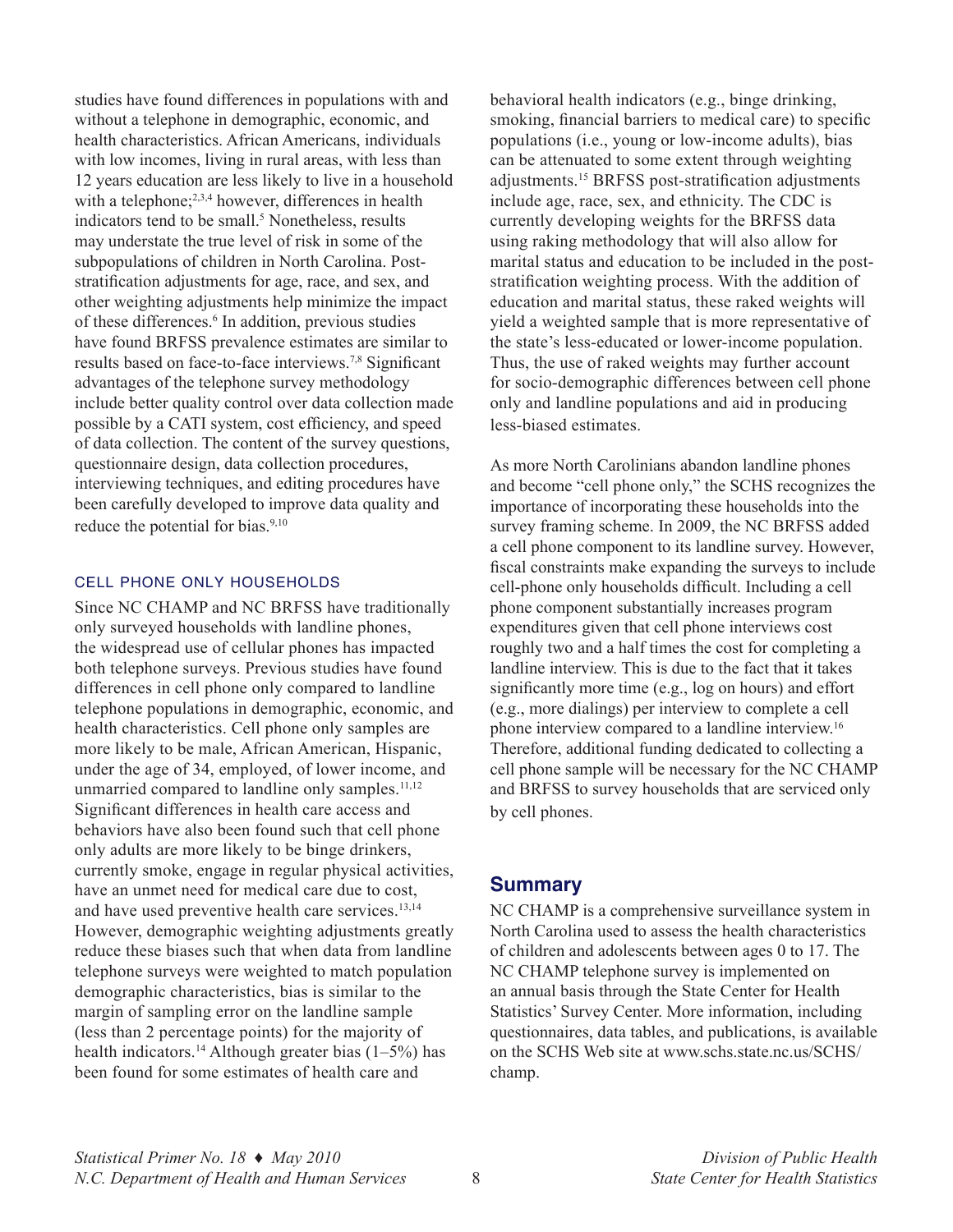## **References**

- 1. Akinbami LJ, Ogden CL. Childhood Overweight Prevalence in the United States: The Impact of Parent-reported Height and Weight. *Obesity,*  2009;17:1574–80.
- 2. Banks MJ. Comparing health and medical care estimates of the phone and nonphone populations. Proceedings of the Section on Survey Research Methods, American Statistical Association, 1983;569–74.
- 3. Ford ES. Characteristics of survey participants with and without a telephone: Findings from the third National Health and Nutrition Examination Survey. *J Clin Epidemiol* 1998;51(1):55–60.
- 4. Shebl F, Poppell CF, Zhan M, Dwyer DM, Hopkins AB, Groves C, Reed F, Devadason C, Steinberger EK. Measuring health behaviors and landline telephones: Potential coverage bias in a lowincome, rural population. *Public Health Reports*  2009;124(4):495–502.
- 5. Anderson JE, Nelson DE, Wilson RW. Telephone coverage and measurement of health risk indicators: Data from the National Health Interview Survey. *Am J Public Health* 1998;88(9):1392–95.
- 6. Frankel MR, Srinath KP, Hoaglin DC, Battaglia MP, Smith PJ, Wright RA, Khare M. Adjustments for non-telephone bias in random-digit-dialing surveys. *Stat Med* 2003;22(9):1611–1626.
- 7. Frazier EL, Franks AL, Sanderson LM. Behavioral Risk Factor Data. In Using chronic disease data: a handbook for public health practitioners. Centers for Disease Control and Prevention. 1992;4.1–1.17.
- 8. Nelson DE, Powell-Griner E, Town M, Kovar MG. A comparison of national estimates from the National Health Interview Survey and the Behavioral Risk Factor Surveillance System. *Am J Public Health* 2003;93:1335–41.
- 9. Mokdad AH. The Behavioral Risk Factor Surveillance System: past, present, and future. *Annu Rev Public Health*. 2009;30:43–54.
- 10. Nelson DE, Holtzman D, Bolen J, Stanwyck CA, Mack KA. Reliability and validity of measures from the Behavioral Risk Factor Surveillance System (BRFSS). *Soc Prev Med.* 2001;46(Suppl 1):S3–42.
- 11. Blumberg SJ, Luke JV, Cynamon ML. Telephone coverage and health survey estimates: Evaluating the need for concern about wireless substitution. *Am J Public Health* 2006;96(5):926–31.
- 12. Link MW, Battaglia MP, Frankel MR, Osborn L, Mokdad AH. Reaching the US cell phone generation: Comparison of cell phone survey results with an ongoing landline telephone survey. *Public Opinion Quarterly* 2007;71(5):814–39.
- 13. Hu SS, Balluz L, Battaglia MP, Frankel MR. Expanding the BRFSS to a dual frame telephone survey: Comparison of risk factors and health conditions. Presentation at the  $27<sup>th</sup>$  Annual Conference of the Behavioral Risk Factor Surveillance System (BRFSS), San Diego, CA, March 2010.
- 14. Hembroff LA. Cellphone Supplementation to the MiBRFS: 2008 & 2009. Presentation at the  $6<sup>th</sup>$ Annual BRFSS Training Workshop, Centers for Disease Control and Prevention, Atlanta, GA, October 2009.
- 15. Blumberg SJ, Luke JV. Reevaluating the Need for Concern Regarding Noncoverage Bias in Landline Surveys, *Am J Public Health* 2009;99(10):1806–10.
- 16. Cassell, J. North Carolina Cell Phone Pilot Study: Moving Beyond the Core Questionnaire. Presentation at the 6<sup>th</sup> Annual BRFSS Training Workshop, Centers for Disease Control and Prevention, Atlanta, GA, October 2009.

## *Acknowledgements*

The authors wish to thank those agencies, departments, and programs who have sponsored survey items and given support to NC CHAMP; Ann Johnson, the SCHS Survey Center Coordinator, for her input on interviewing training; the BRFSS and CHAMP supervisors and interviewers for their continued service and dedication; as well as all respondents for their participation in our surveys.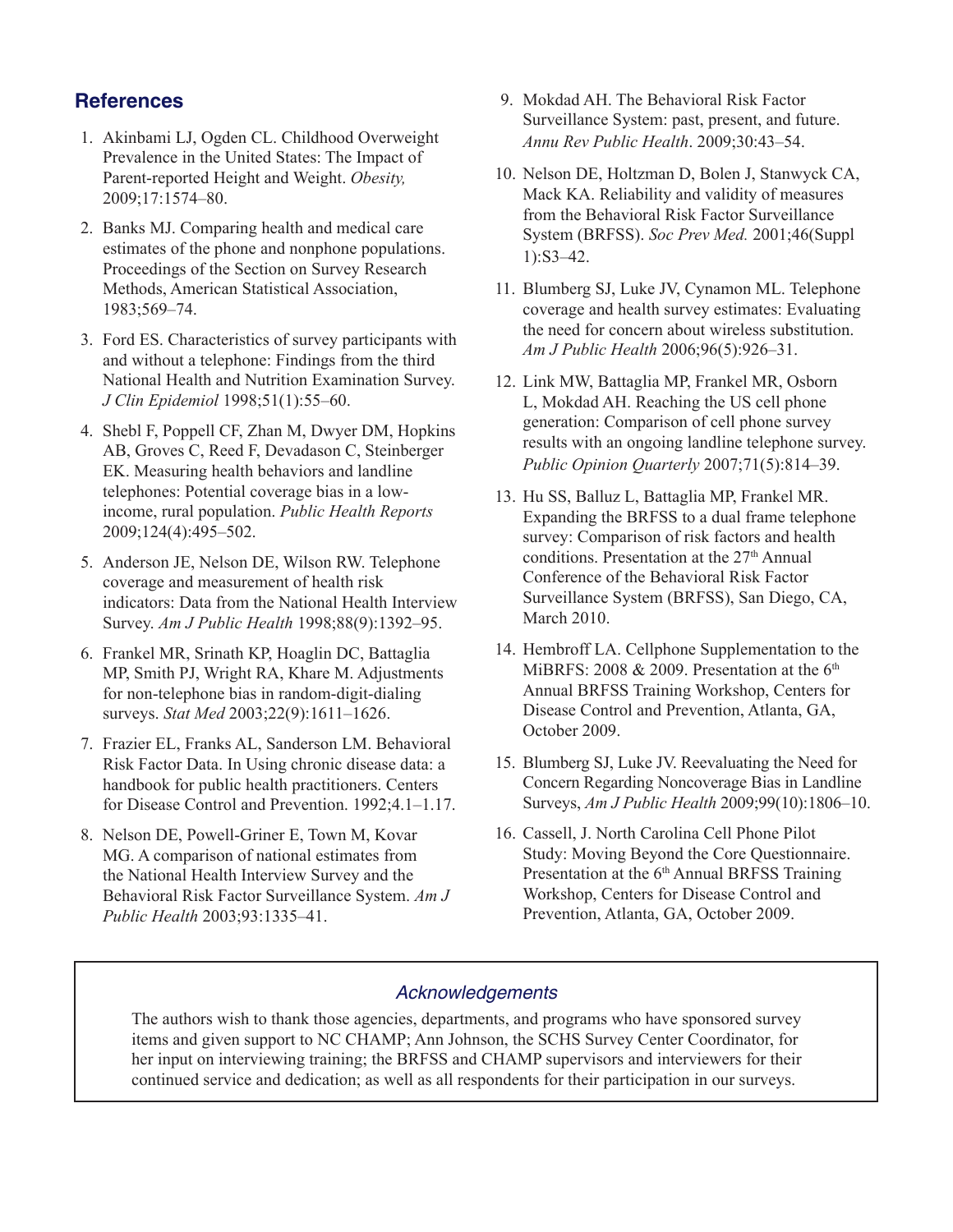## **Appendix A BRFSS Interviewer Script**

#### *I. Landline Telephone Survey Introduction and Screening Questions.*

HELLO, I am calling for the (health department). My name is (name). We are gathering information about the health of (state) residents. This project is conducted by the health department with assistance from the Centers for Disease Control and Prevention. Your telephone number has been chosen randomly, and I would like to ask some questions about health and health practices.

Is this (phone number) ? If 'no': Thank you very much, but I seem to have dialed the wrong number. It's possible that your number may be called at a later time. STOP

Is this a private residence? If 'no,' Thank you very much, but we are only interviewing private residences. STOP

Is this a cellular telephone? (Read only if necessary: "By cellular telephone we mean a telephone that is mobile and usable outside of your neighborhood.") If 'yes,' Thank you very much, but we are only interviewing land line telephones and private residences. STOP

I need to randomly select one adult who lives in your household to be interviewed. How many members of your household, including yourself, are 18 years of age or older?

Number of adults

How many of these adults are men? \_\_\_\_\_\_\_\_ Number of men How many of these adults are women? \_\_\_\_\_ Number of women

If "1," Are you the adult? If "yes," Then you are the person I need to speak with. Enter 1 man or 1 woman below (Ask gender if necessary). If "no," Is the adult a man or a woman? Enter 1 man or 1 woman below. May I speak with [fill in (him/her) from previous question]? Go to "correct respondent" on the next page.

The person in your household that I need to speak with is

To the correct respondent:

HELLO, I am calling for the <u>(health department)</u> . My name is <u>(name)</u> We are gathering information about the health of (state) residents. This project is conducted by the health department with assistance from the Centers for Disease Control and Prevention. Your telephone number has been chosen randomly, and I would like to ask some questions about health and health practices.

I will not ask for your last name, address, or other personal information that can identify you. You do not have to answer any question you do not want to, and you can end the interview at any time. Any information you give me will be confidential. If you have any questions about the survey, please call (give appropriate state telephone number).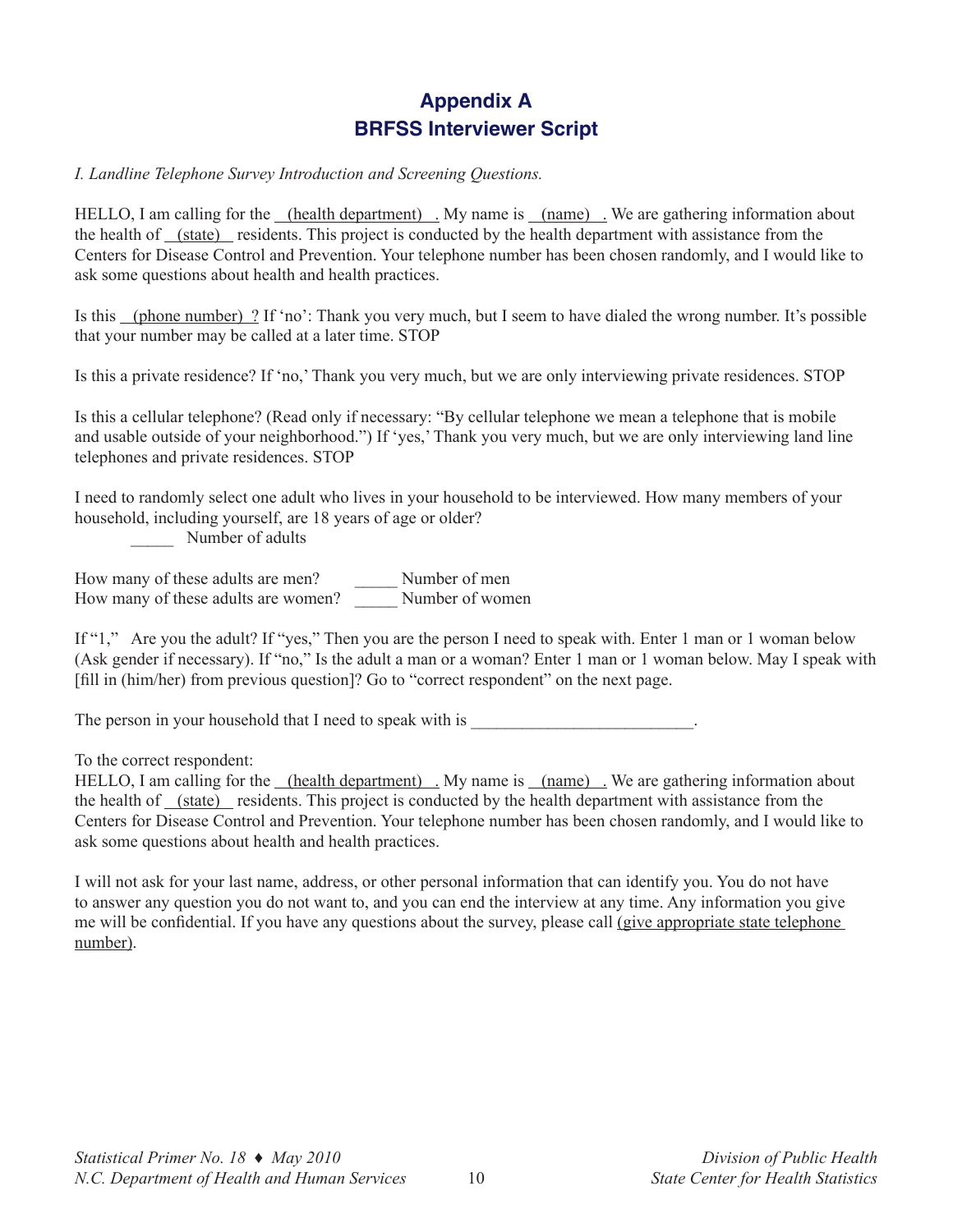# **Appendix B**

## **NC BRFSS State Added Module—Random Child Selection**

CATI: If no children under age 18 in the household, or refused go to next section.

If CHILDREN = 1; INTERVIEWER: "Previously, you indicated there was one child age 17 or younger in your household. I would like to ask you some questions about that child." [Go to Q1]

If CHILDREN > 1; INTERVIEWER: "Previously, you indicated there were [number] children age 17 or younger in your household. Think about those [number] children in order of their birth, from oldest to youngest. The oldest child is the first child and the youngest child is the [second/third/fourth, etc.] child."

CATI INSTRUCTION: RANDOMLY SELECT ONE OF THE CHILDREN.

INTERVIEWER: "I have some additional questions about one specific child. The child I will be referring to is the [Fill: random number with format, e.g., 1<sup>st</sup> child]. All of the following questions about children will be about that child."

NOTE: If there are two children with the same birth date, randomly select one.

1. In what month and year was he/she born?

|        | Month / Year                                          |
|--------|-------------------------------------------------------|
| 777777 | Don't know/Not sure (Probe by repeating the question) |
| 999999 | Refused                                               |

- *2.* Is the child a boy or a girl?
	- 1 Boy
	- 2 Girl
	- 9 Refused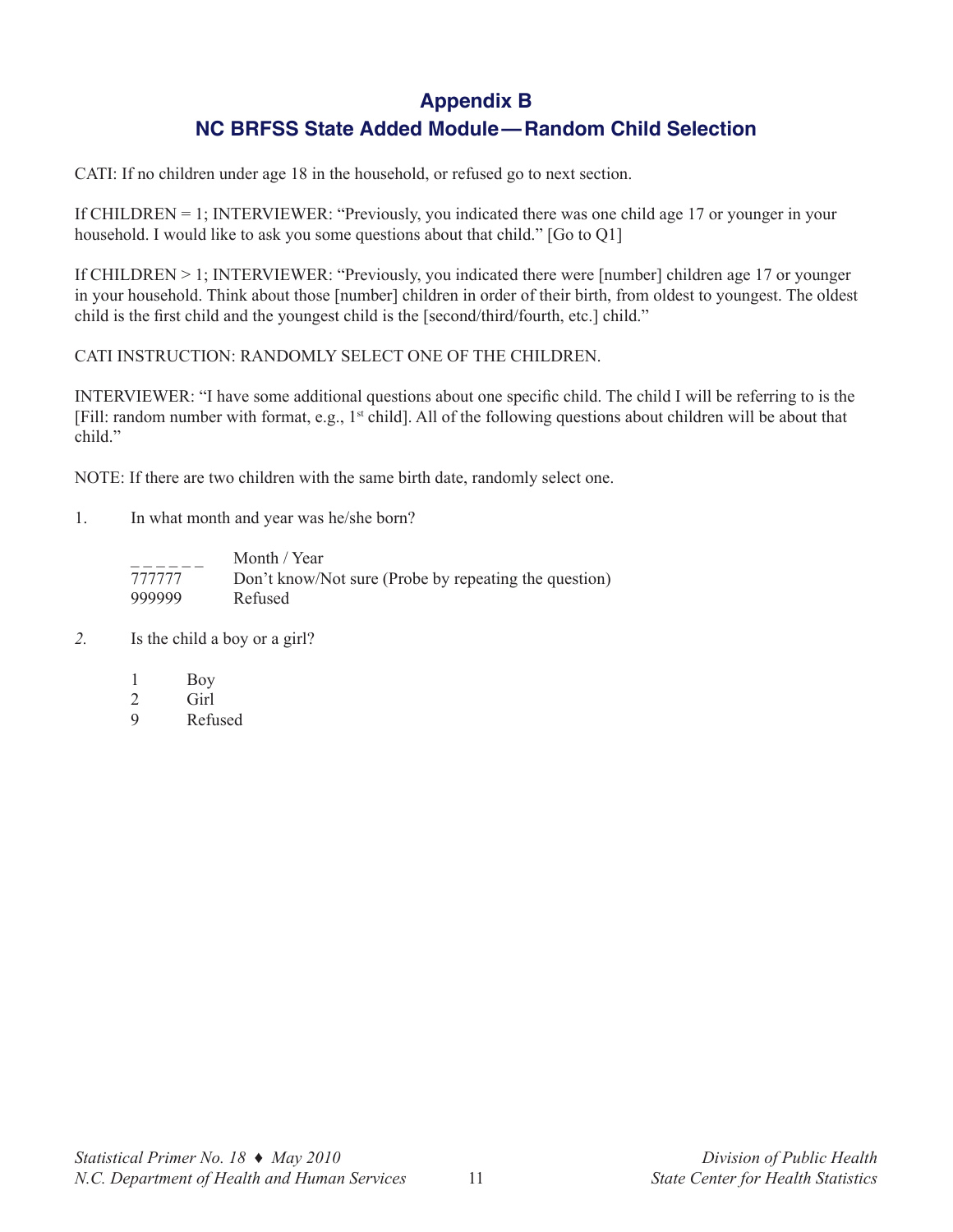## **Appendix C**

## **NC BRFSS State Added Module—CHAMP Follow-up**

"We are conducting a study to learn more about the health of children in North Carolina. The information we collect will help us improve child health services in our state. We would like to call you back within the next two weeks to ask some additional questions about this child." If needed say, "the one we've just been talking about."

- 1. All of the information we collect will be kept confidential. Would this be OK with you?
	- 1 Yes
	- 2 No [Go to next section]
- 2. Are YOU the person in the household who knows the most about the about the health and health practices of this child?
	- 1 Yes
	- 2 No (or don't know)
- 3a. And what is your relationship to this child? IF respondent says "Mother" or "Father" PROBE: 'Are you his/her biological mother/father?'
	- 01 Biological mother
	- 02 Biological father
	- 03 Step/adoptive mother
	- 04 Step/adoptive father
	- 05 Grandmother
	- 06 Grandfather
	- 07 Uncle
	- 08 Aunt
	- 09 Sister or Brother (Step/foster/half/adoptive)
	- 10 Respondent's partner or Boy/Girlfriend
	- 11 Relative of any type
	- 12 In-law of any type
	- 13 Female Guardian
	- 14 Male Guardian
	- 15 Other Non-relative
	- 16 Other Relationship Unknown
	- 77 Don't know
	- 99 Refused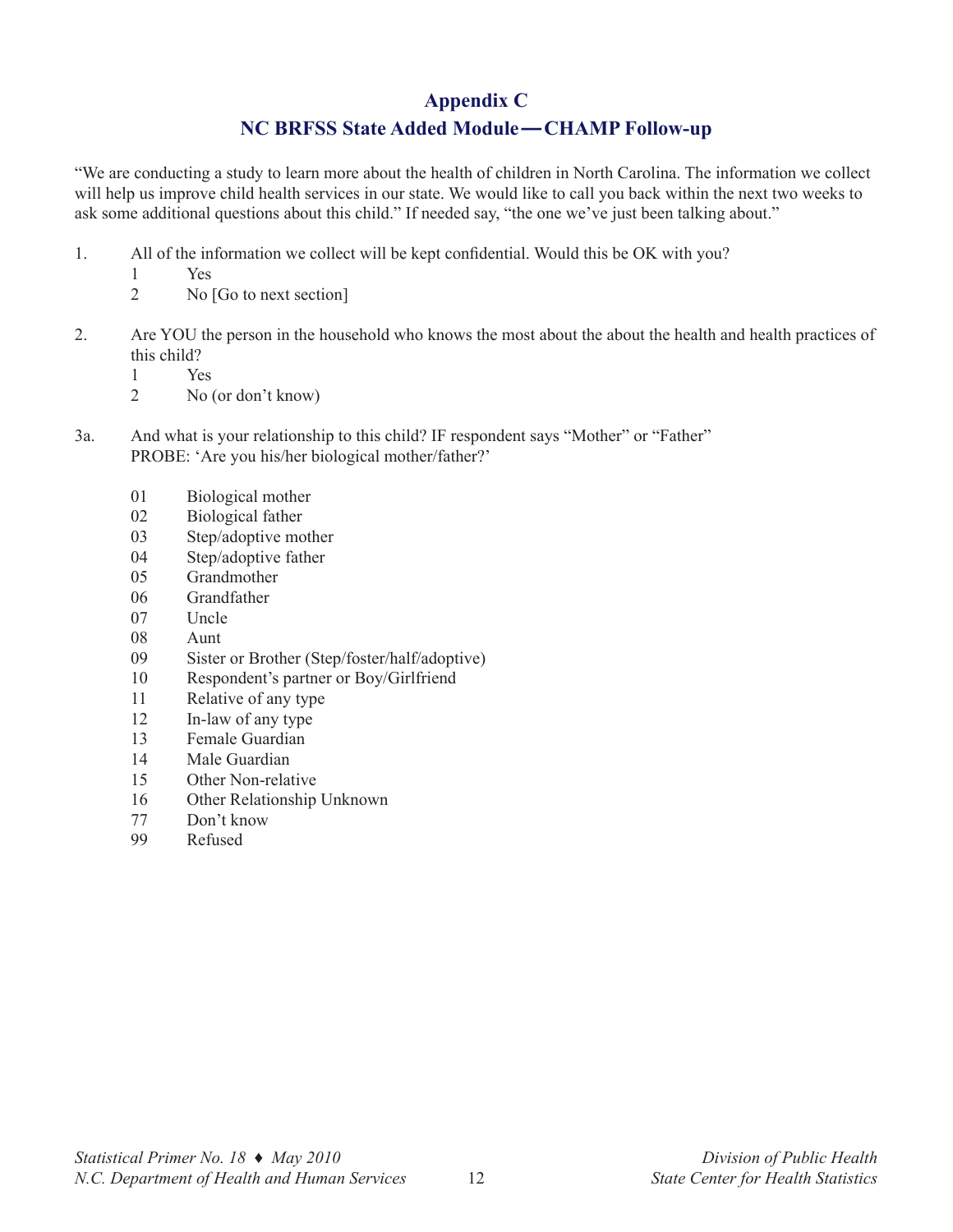- 3b. Who would that person be in your household (the person who knows most about the health of the child)? IF respondent says "Mother" or "Father" PROBE: 'Would this be his/her biological (real) mother/father?'
	- 01 Biological mother
	- 02 Biological father
	- 03 Step/adoptive mother
	- 04 Step/adoptive father
	- 05 Grandmother
	- 06 Grandfather
	- 07 Uncle
	- 08 Aunt
	- 09 Sister or Brother (Step/foster/half/adoptive)
	- 10 Respondent's partner or Boy/Girlfriend
	- 11 Relative of any type
	- 12 In-law of any type
	- 13 Female Guardian
	- 14 Male Guardian
	- 15 Other Non-relative
	- 16 Other Relationship Unknown
	- 77 Don't know
	- 99 Refused
- 4. Just to make sure that we are talking about the same child when we call you back, please tell me the first name of this child or his/her initials.

Child's name (If Parent refuses name, just ask for a nick name or initials.)

- 5. When would be the best time to call your household? Would you say—
	- 1 Daytime
	- 2 Evenings, or
	- 3 Weekends
	- 7 Don't know/not sure
	- 9 Refused

CATI: IF  $Q2 = 1$  (BRFSS respondent also CHAMP respondent) or  $Q3b > 9$  then show:

INT\_Script1: "In our follow-up survey, we will be asking about the child's height and weight. In the next few days, please be sure to measure the child's height with the child's shoes off and with {his/her} back to the wall and weigh {him/her} on a scale with {his/her} shoes off. Thank you for your willingness to participate. The rest of this survey should only take a few more minutes."

ELSE IF Q3b = 1,3 (Mother) = 2,4 (Father) = 5 (Grandmother) = 6 (Grandfather) = 7 (Uncle) = 8 (Aunt) = 9 (Sister/ Brother) then show:

INT\_Script2: "Please be sure to tell (CHILD'S) [CATI fill Q3b [see CHAMP vRelate code] that we will be calling in the next two weeks. Also, please be sure that (CHILD'S) height is measured with {his/her} shoes off and weighed on a scale with {his/her} shoes off. We will be asking for (CHILD'S) height and weight in our follow-up survey. The rest of this survey should only take a few more minutes."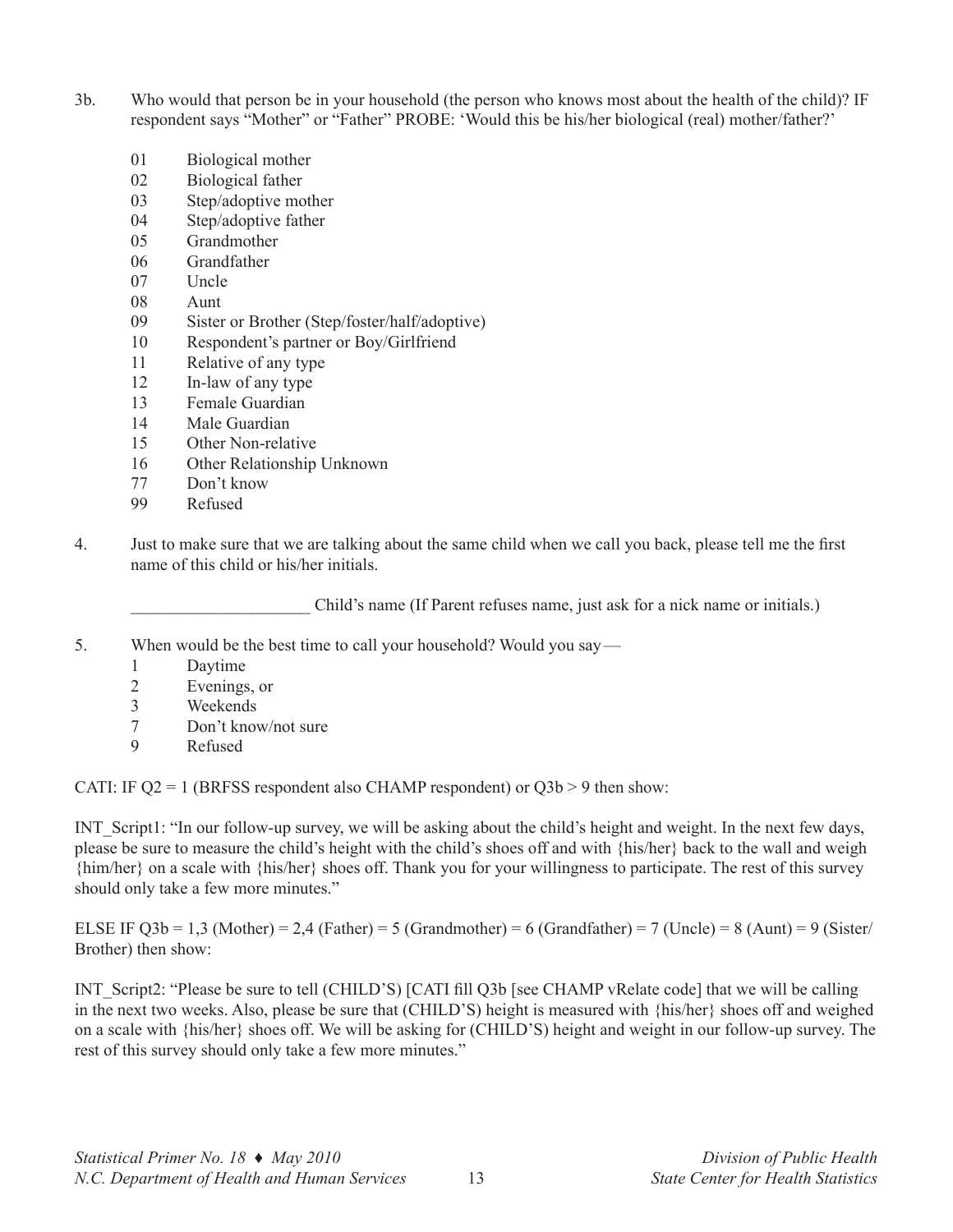# **Appendix D**

| NC BRFSS-CHAMP Sample Sizes and Response Rates, 2005-2009                                                                                                             |                    |        |        |         |        |  |  |
|-----------------------------------------------------------------------------------------------------------------------------------------------------------------------|--------------------|--------|--------|---------|--------|--|--|
|                                                                                                                                                                       | <b>Survey Year</b> |        |        |         |        |  |  |
|                                                                                                                                                                       | 2005               | 2006   | 2007   | 2008    | 2009   |  |  |
| Number of Adult respondents who completed the NC BRFSS                                                                                                                | 17,261             | 15,648 | 14,777 | 15,835  | 13,277 |  |  |
| Number of NC BRFSS respondents who report a child under<br>the age of 18 living in the household                                                                      | 5,581              | 4,758  | 4,334  | 4,565   | 3,868  |  |  |
| Percent of NC BRFSS respondents who report a child under<br>the age of 18 living in the household                                                                     | 32.33%             | 30.41% | 29.33% | 28.82%  | 29.14% |  |  |
| Number of NC BRFSS respondents who report a child under<br>the age of 18 living in the household that agree to participate<br>in NC CHAMP                             | 4,877              | 3,664  | 3,664  | 3,865   | 3,009  |  |  |
| Percent of NC BRFSS respondents who report a child under<br>the age of 18 living in the household that agree to participate<br>in NC CHAMP                            | 89.45%             | 88.48% | 88.74% | 87.42%  | 84.21% |  |  |
| Number of Adult respondents who completed the NC<br><b>CHAMP</b>                                                                                                      | 3,973              | 3,135  | 2,715  | 2,987   | 2,370  |  |  |
| Percent of NC BRFSS respondents who report a child under<br>the age of 18 living in the household that agree to participate<br>in NC CHAMP who completed the NC CHAMP | 81.46%             | 76.54% | 74.10% | 77.28 % | 78.76% |  |  |
| Percent of NC BRFSS respondents who report a child under<br>the age of 18 living in the household who completed the NC<br><b>CHAMP</b>                                | 71.19%             | 65.89% | 62.64% | 65.43%  | 61.27% |  |  |

 $\Gamma$